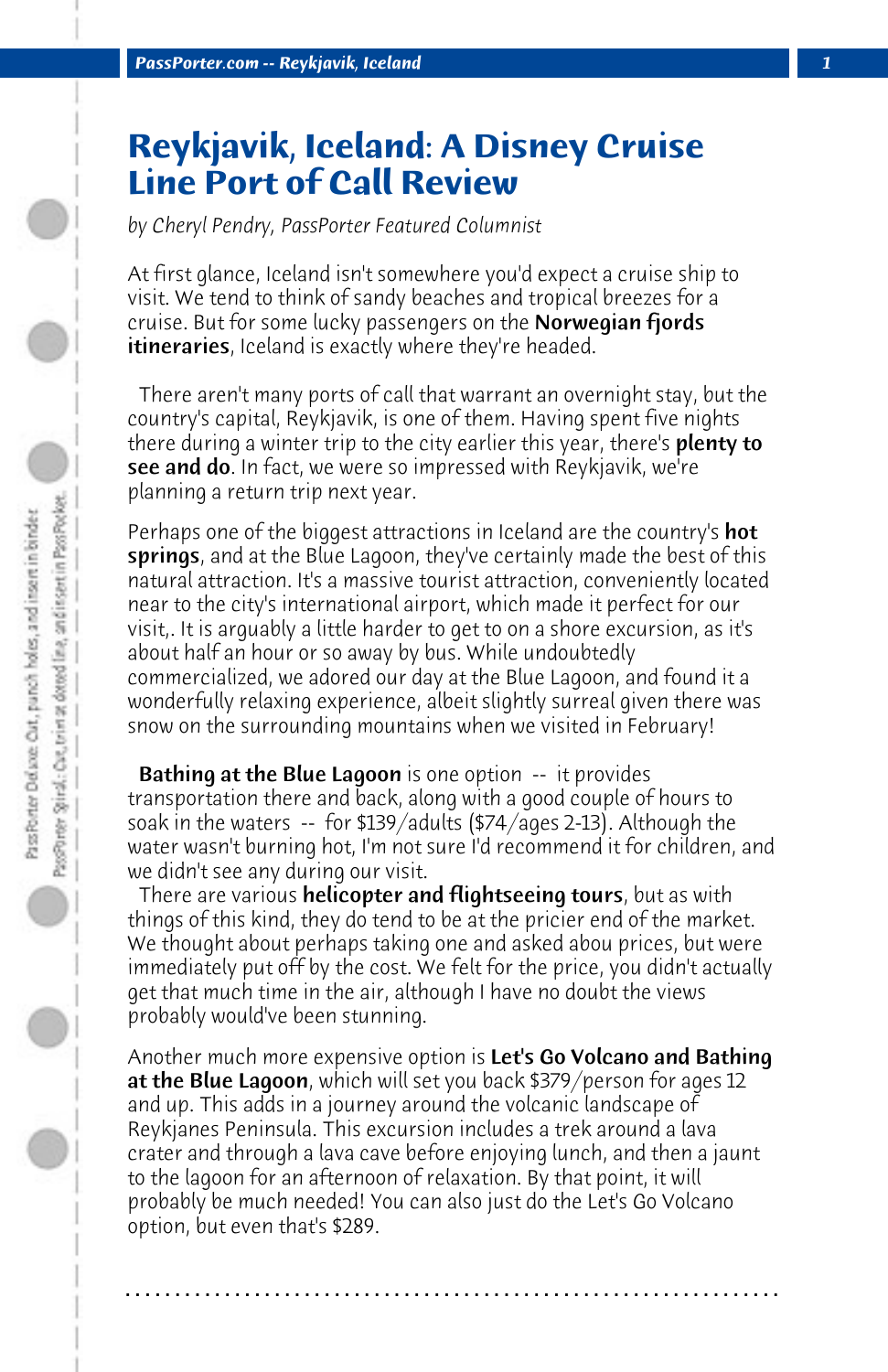Another of the country's most famous attractions is what's called the Golden Circle. It takes in the three major landmarks: the Thingvellir National Park, where legislative meetings took place as long ago as 930 AD; the Geysir area, home to numerous hot springs, which are quite something when they explode into life; and the stunning Gullfoss waterfall. When we visited, the waterfall was mainly covered in ice. In the summer, it's a very different, but still just as impressive sight. We took the Golden Circle tour during our time in Iceland and we loved it. It offers some very different glimpses of the country's natural beauty. There's a version for everyone (\$139/ages 10 and up and \$69/ages 3-9), an adult only option, and one including a family barbecue, all for the same price.

 If this sounds like a bit too much for one day, and it is a fair bit of driving between the different sites, then there are other options that just include Thingvellir National Park. One is the fun sounding **Ring of** Fire (with an adults only option), which takes you to a geothermal plant and a town with hot springs. Another is the **Fontana Spa and** Geothermal Taste, which adds in a two hour spa stop. Lunar Landscapes and Hot Springs takes you to visit bird cliffs and a geothermal power station.

 If you're thinking all the shore excursions are outside of the Reykjavik, then you'd be wrong. Reykjavik itself also offers a number of things to see and do.

 Panoramic Reykjavik (\$29/adults, \$19/children) gives a very superficial view of the city, as most of it is on board a coach, but for those with limited mobility or who want a quick glimpse, it's perfect. Landmarks on this tour include the stunning Hallgrimskirkja Church, the country's largest, only recently built (it was completed in 1950) and unlike any church you've seen before, the modern Harpa concert hall, and the old centre of the city.

 Reykjavik Highlights (\$69/adults and \$39/children) with an adults only option, adds in a stop at the Arbaer Open Air Museum, not something that was open during our winter visit, as it would've been too cold for most people, and time at the National Museum of Iceland. Personally, I'd say the 45 minutes they give you here is way too little, as we happily spent a couple of hours there, learning all about the history of the country.

 Another attraction is Reykjavik is to be found out on the water, and that's whale watching. Although we didn't see a single whale on our visit, we were given a voucher to try again, although that's hardly going

**. . . . . . . . . . . . . . . . . . . . . . . . . . . . . . . . . . . . . . . . . . . . . . . . . . . . . . . . . . . . . . . . . .**